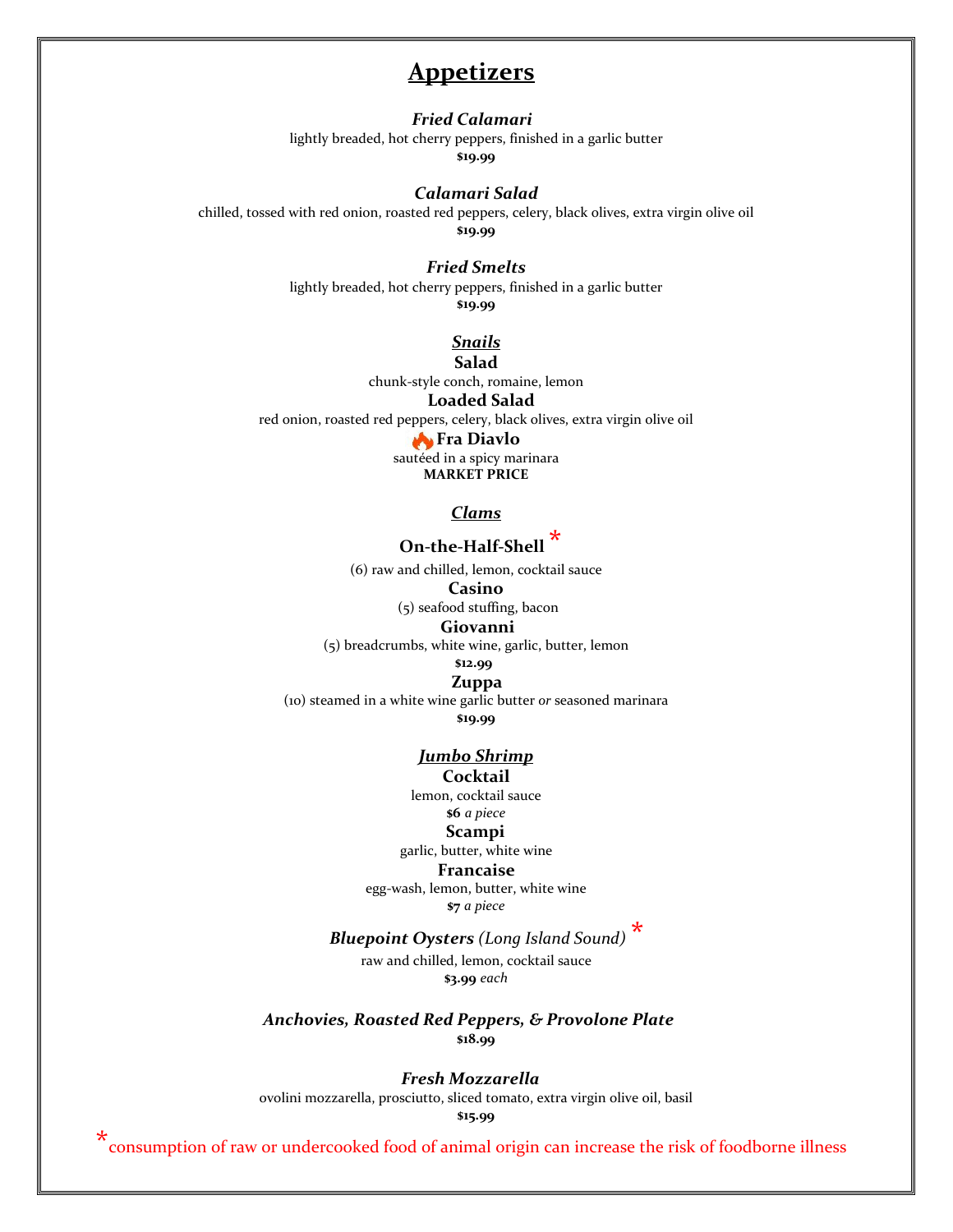# *Stuffed Mushrooms*

seafood stuffing, roasted red peppers, ritz cracker crumbs

**\$12.99**

## *Stuffed Portobello*

prosciutto, mozzarella, roasted red peppers

**\$15.99**

#### *Hot Antipasto*

(2) stuffed mushrooms, (2) clams casino, (2) clams giovanni, roasted red peppers, finished in a white wine butter **\$14.99**

## *Old World Fried Mozzarella*

hand-breaded, sliced whole-milk mozzarella topped with red sauce

**\$12.99**

 *Lobster Ravioli*

(4) tomato-striped lobster-stuffed ravioli finished in a pink alfredo

**\$18.99**

#### *Fried Cheese Ravioli*

ricotta, romano, mozzarella, diced jalapenos, with a side of red sauce

**\$12.99**

#### *Arancini*

(2) risotto, peas, mozzarella, prosciutto, roasted red peppers, sides of red sauce and alfredo **\$18.99**

 *Polenta*

baked cornmeal topped with red sauce **\$12.99**

#### *Eggplant Rollatini*

(3) prosciutto, mozzarella, red sauce **\$19.99**

#### *Artichoke Hearts Francaise*

(5) egg-wash, lemon, butter, white wine **\$12.99**

#### *Sautéed Rabe*

black olives, roasted red peppers, garlic, extra virgin olive oil **\$13.99**

> *Garlic Bread*  **\$6.99**

## *Andino's Garlic Bread*

pepperoni, sliced tomato, mozzarella **\$11.99**

#### *Bruschetta*

diced tomato, fresh mozzarella, extra virgin olive oil **\$18.99**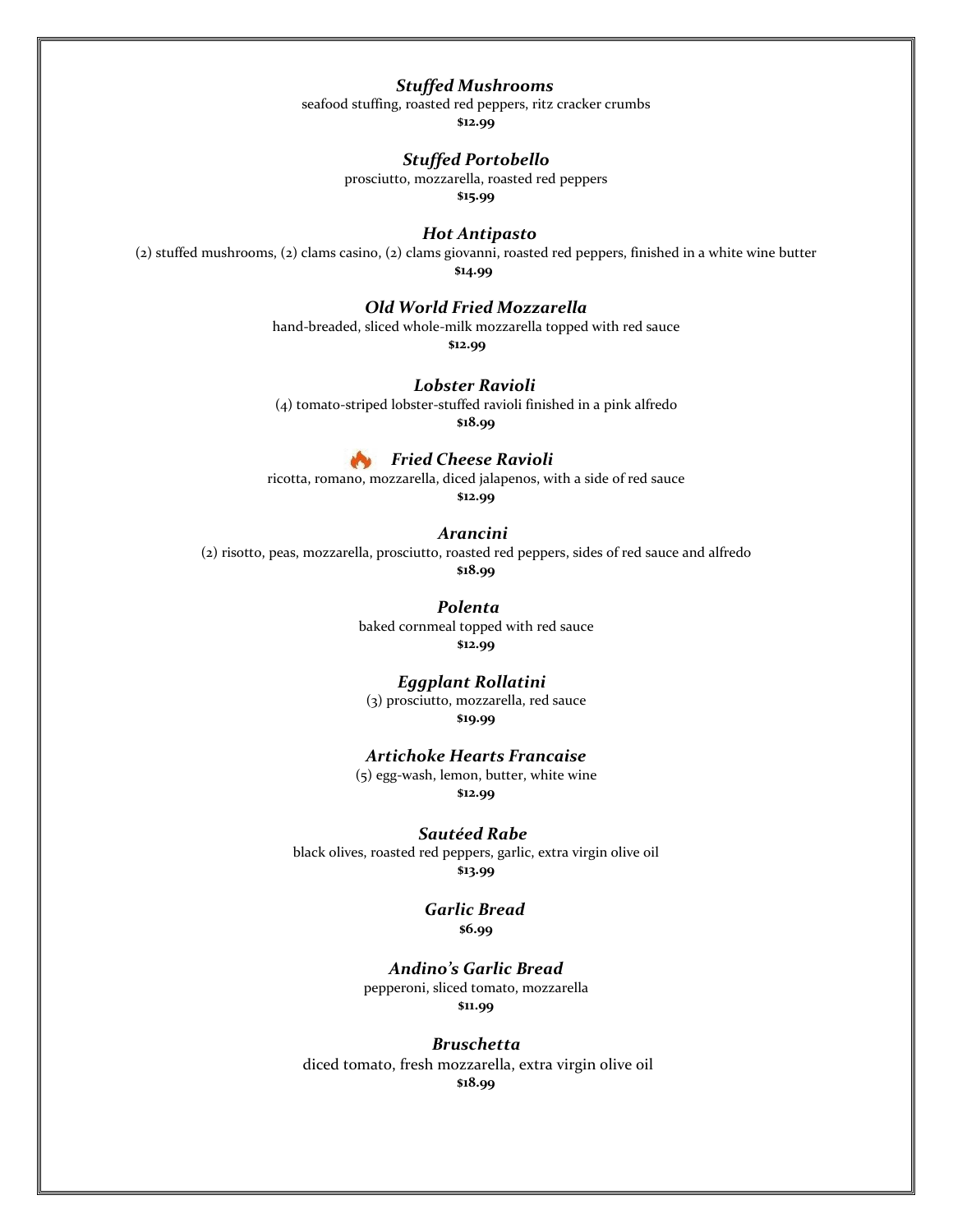# **Salads**

 *Mixed Green Garden Salad*

**\$7.99**

## *Destefano*

a dinner-portion garden salad with romaine **\$11.99 Marinated in House Dressing** or **Grilled Chicken \$17.99 Grilled Shrimp \$6** *each* **Sautéed Baby Shrimp \$17.99**

## *Caesar*

romaine, croutons, sprinkled romano **\$9.99** *add anchovies* **\$2**

## *Entrée Caesar*

**\$11.99 Marinated in House Dressing** or **Grilled Chicken \$17.99 Grilled Shrimp \$6** *each* **Sautéed Baby Shrimp \$17.99** *add anchovies* **\$2**

## *Antipasto*

salami, capicola, albacore tuna, sharp provolone, and hot cherry peppers atop a Destefano salad **\$19.99**

# **Soups**

#### *Chicken Escarole*

carrots, celery, onions, pasta **cup \$4.99 bowl \$6.99**

## *Pasta Fagioli*

cannellini beans, prosciutto, onions, pasta **cup \$5.99 bowl \$7.99** 

# **Pasta Entrées**

# *Linguini in Red or White Clam Sauce*

freshly-diced littlenecks in a white wine garlic butter *or* seasoned marinara **\$12.99**

#### *Linguini Vongole*

red *or* white clam sauce topped with a half-dozen steamed littlenecks **\$16.99**

> *Gnocchi* potato pasta in a pink alfredo **\$12.99**

#### *Cavatelli* fresh-egg pasta in red sauce **\$12.99**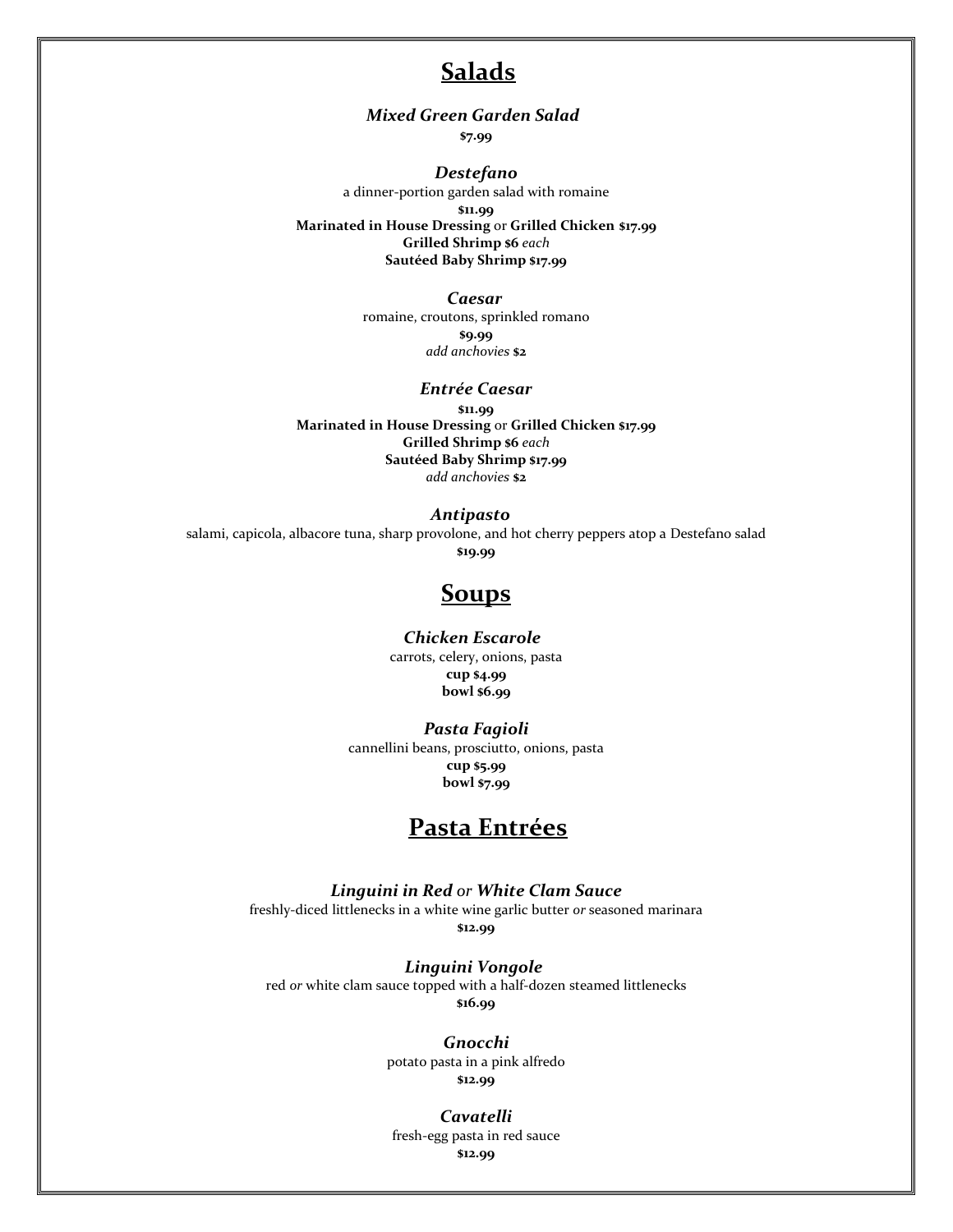## *Fettucine Alfredo* **\$12.99**

 *Cheese Tortellini* in a **pink alfredo** *or* **pesto cream \$14.99** *add sundried tomatoes* **\$2**

#### *Linguini Aglio e Olio*

extra virgin olive oil, garlic **\$11.99** *add anchovies* **\$2**

# *Cheese Ravioli*

ricotta-stuffed ravioli in red sauce **\$14.99**

## *Linguini, Capellini or Penne in Red Sauce* **\$10.99**

add *grilled chicken* or *baby shrimp* to any pasta entrée for **\$6**  *breaded chicken* \$7  *meatball* or *sausage* \$3.99 / \$4.99

> substitute any pasta sauce \$2 all sauces made in-house ask your server about available options

# **Entrées**

 *Parmigiana* breaded, lightly fried, topped with mozzarella and red sauce **Veal \$16.99 Chicken \$13.99 Eggplant** floured, lightly fried, topped with mozzarella and red sauce **PRICE**

> *Marsala* sautéed mushrooms in a cream sherry **Veal \$16.99 Chicken \$13.99**

#### *Piccata*

lemon, butter, white wine, capers **Veal \$16.99 Chicken \$13.99 Scrod \$18.99**

#### *Saltimbocca*

melted mozzarella and thinly sliced prosciutto with sautéed mushrooms in a cream sherry **Veal \$18.99 Chicken \$15.99**

> *Francaise* egg-washed, lemon, butter, white wine **Veal \$16.99 Chicken \$13.99 Scrod \$18.99 Shrimp (3) \$18.99**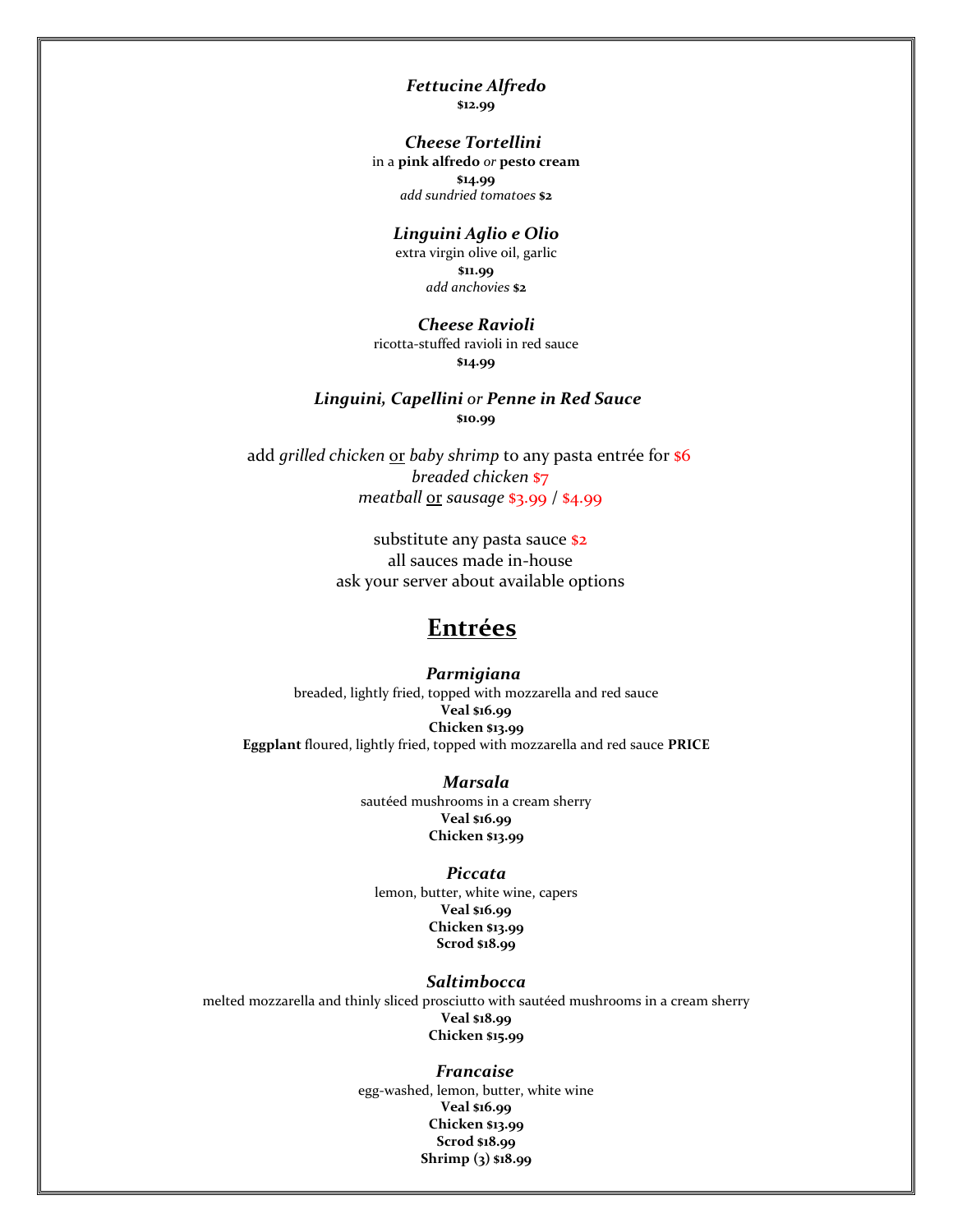*Andino*

roasted red peppers, sliced pepperoni, artichoke hearts, garlic, butter, white wine **Veal \$18.99 Chicken \$15.99 Shrimp (3) \$18.99 Scrod \$18.99**

#### *Shrimp Scampi*

(3) garlic, butter, white wine, served over linguini

# **\$18.99**

 *Shrimp Fra Diavlo* (3) spicy, chunky marinara served over linguini **\$18.99**

#### *Broiled North Atlantic Scrod*

breadcrumbs, butter

#### **\$16.99** *Scrod Italiano*

sliced green peppers and tomatoes, extra virgin olive oil, basil

#### **\$16.99**

*Fish & Chips*

battered, fried, served with french fries and tartar sauce

**\$16.99**

# *Broiled Sirloin \**

7 oz. choice black angus sirloin, au jus **\$18.99**

## *Sirloin Alla Mama \**

fresh garlic and butter **\$18.99**

# **Sandwiches**

*served on a hearty Italian roll with a side of french fries*  **Chicken Parmigiana \$13.99 Veal Parmigiana \$16.99 Eggplant Parmigiana \$13.99 Veal** or **Chicken Cutlet** with lettuce & tomato **\$16.99 / \$13.99 Meatball \$11.99 Sausage \$12.99 Meatball & Sausage \$12.99 Sausage & Peppers \$12.99 Veal & Peppers \$12.99 Sirloin with Sautéed Mushrooms \$18.99 Albacore Tuna Salad \$15.99 Italian Tuna** (tomatoes, black olives, red onion, romaine, red wine vinegar) **\$12.99**

**Italian Grinder** (sharp provolone, capicola, salami, tomatoes, onions, cherry peppers, house dressing) **\$11.99**

# **Clubs**

*lettuce, tomatoes, and bacon layered with three pieces of thick french toast bread and served with a side of french fries*

> **Turkey** (Boar's Head) **\$12.99 Chicken** (boneless grilled breast) **\$13.99 Tuna** (white albacore) **\$11.99**